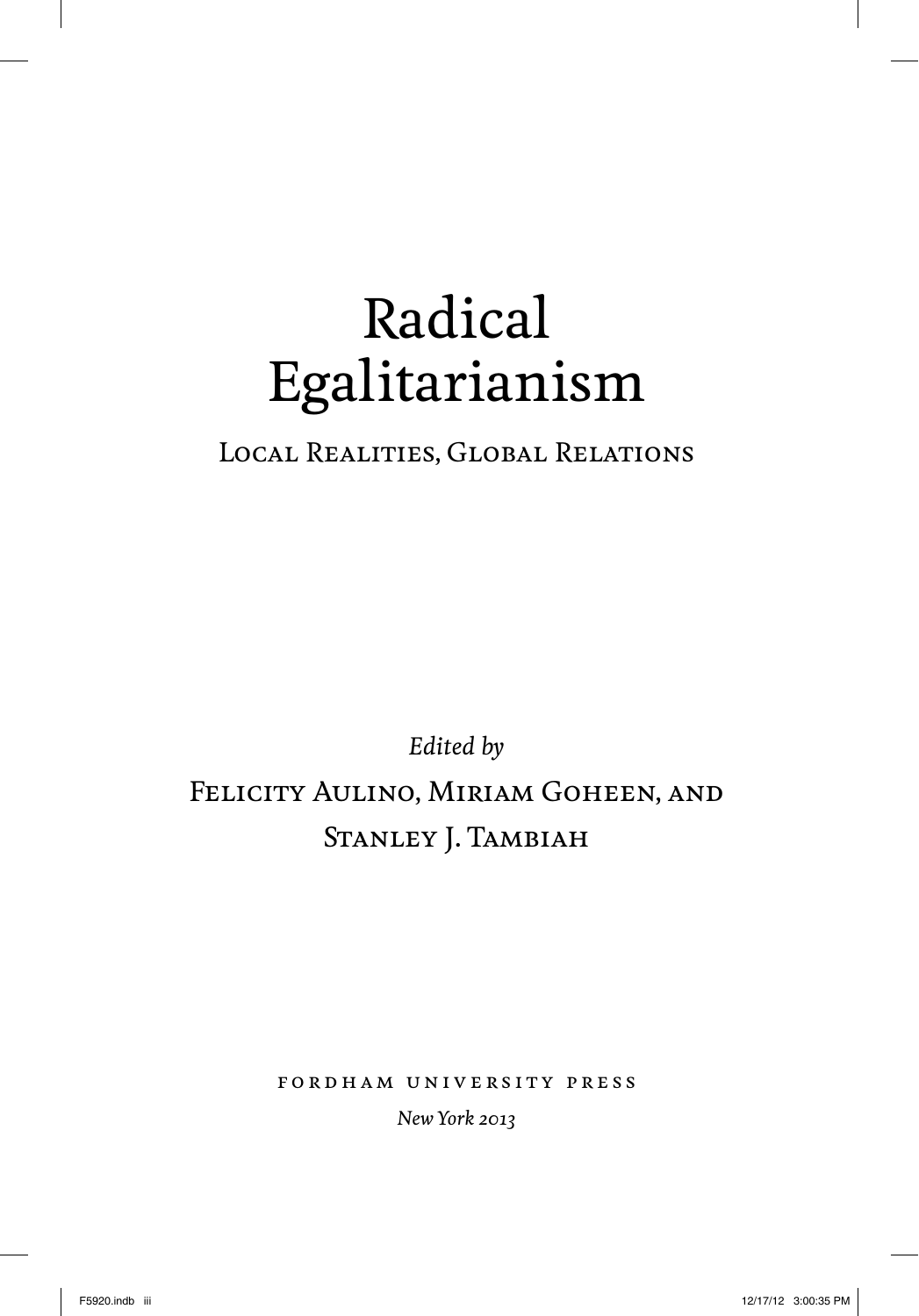## Economies of Ghosts, Gods, and Goods: The History and Anthropology of Chinese Temple Networks

*Michael Puett*

Stanley Tambiah's work in linking history and anthropology for the study of Thailand and Sri Lanka has been a constant inspiration for my own attempts to do something of the same for the study of China. In particular, I have been inspired by Tambiah's studies of the interrelations of religious, political, and economic anthropology in ways that force us to rethink our old distinctions between tradition and modernity.

What I will be focusing on in this piece is the history and current workings of temple networks in China. These networks once spread throughout China and Southeast Asia, ran much of local society in China, and played a crucial role in the development of the huge maritime economy in Asia that developed over the several centuries before European colonization. And, right now, the networks are emerging again. The study of these networks opens up several issues in the history and anthropology of China.

To explain why this might be of interest, allow me to sketch a widely accepted narrative of recent history in China—a narrative with which I will take issue in this paper.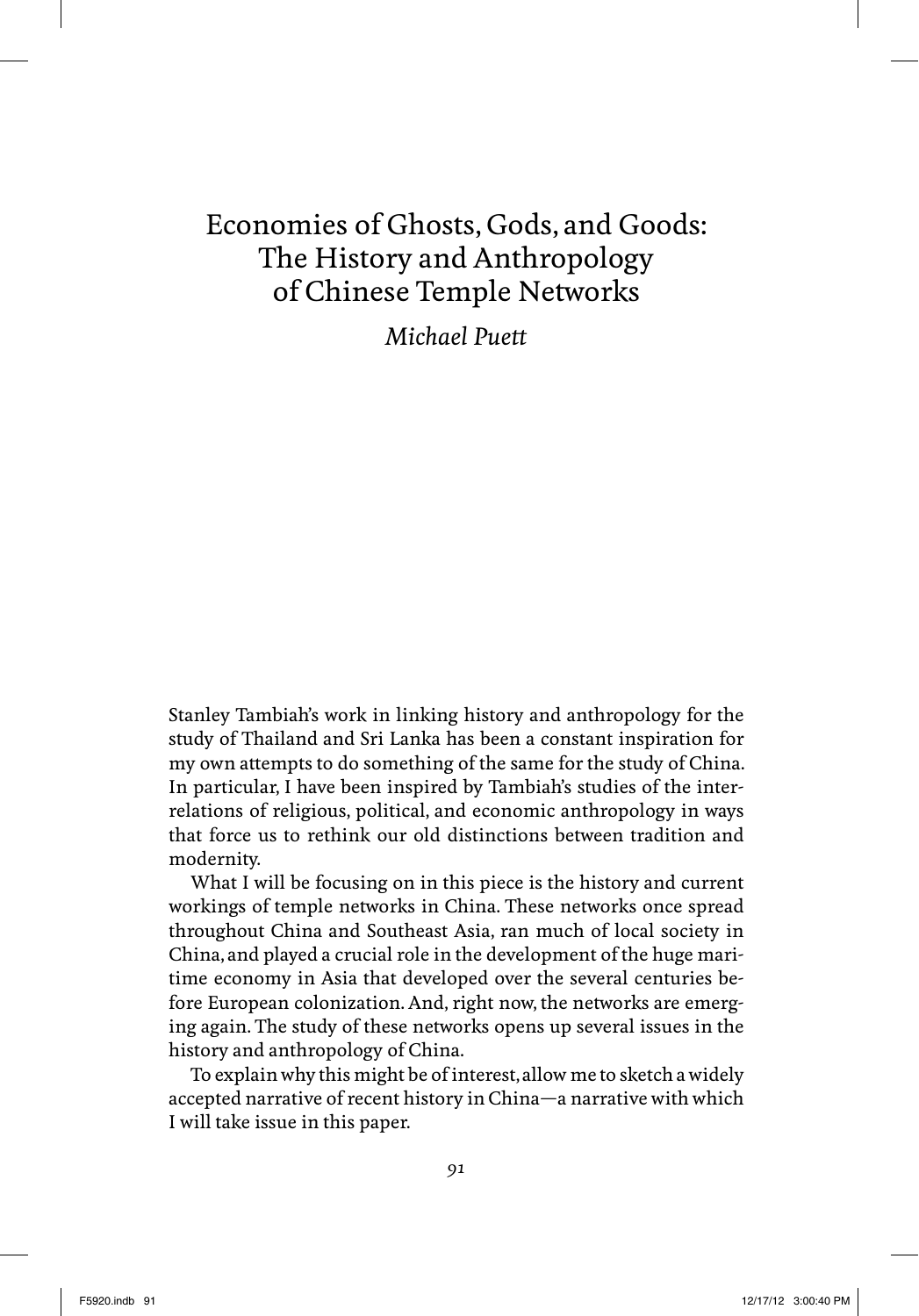#### *Traditions of Modernity*

It is often—and I will argue mistakenly—asserted that the connections between early and contemporary China should be explored in terms of a basic distinction of tradition and modernity.

According to such a view, traditional China should be characterized as having maintained an assumption of harmonious monism in other words, as having seen human beings as part of a cosmos in which everything was linked by chains of inherent correlation, and in which humans and the natural world were in harmony. Such a cosmological vision of harmonious monism was part and parcel, the story goes, of a traditional agricultural world based upon harmonizing with the shift of the seasons, themselves read as the natural movement of the larger cosmos. This traditional world was also a lineagebased system, in which the living were, as the saying goes, "under the ancestors' shadow."1

Modernity, under such a paradigm, would be defined as the breakdown of this assumption of a harmonious, correlative universe and the emergence—for better or for worse—of a humanistic ethos, a freemarket economy, and an entrance into a global economy. Things as different as environmental degradation, capitalism, and individualism are often attributed to this shift to modernity. Such a modernity argument still underlies a surprisingly large body of social scientific theory.

I disagree strongly with this paradigm on several grounds, but let me begin with an empirical disagreement. As I have argued elsewhere (Puett 2001 and 2002), there was no assumption of a harmonious, correlative cosmos in pre-twentieth-century China. Such a claim arose during the past two centuries as a means of distinguishing China from either the "West," or "modernity," or both. There are certainly texts one could point to from pre-twentieth-century China that argue that the cosmos is harmonious, but these were always claims made against contrary positions, and were never assumptions.

In conceptualizing, therefore, the complex ways that past practices—be they ancestral rituals or temple networks—are currently reemerging and being appropriated in contemporary China, we need to begin with a different vision of what these earlier practices were, and we need to have a better understanding of the historical appropriation and utilization of the practices throughout subsequent history.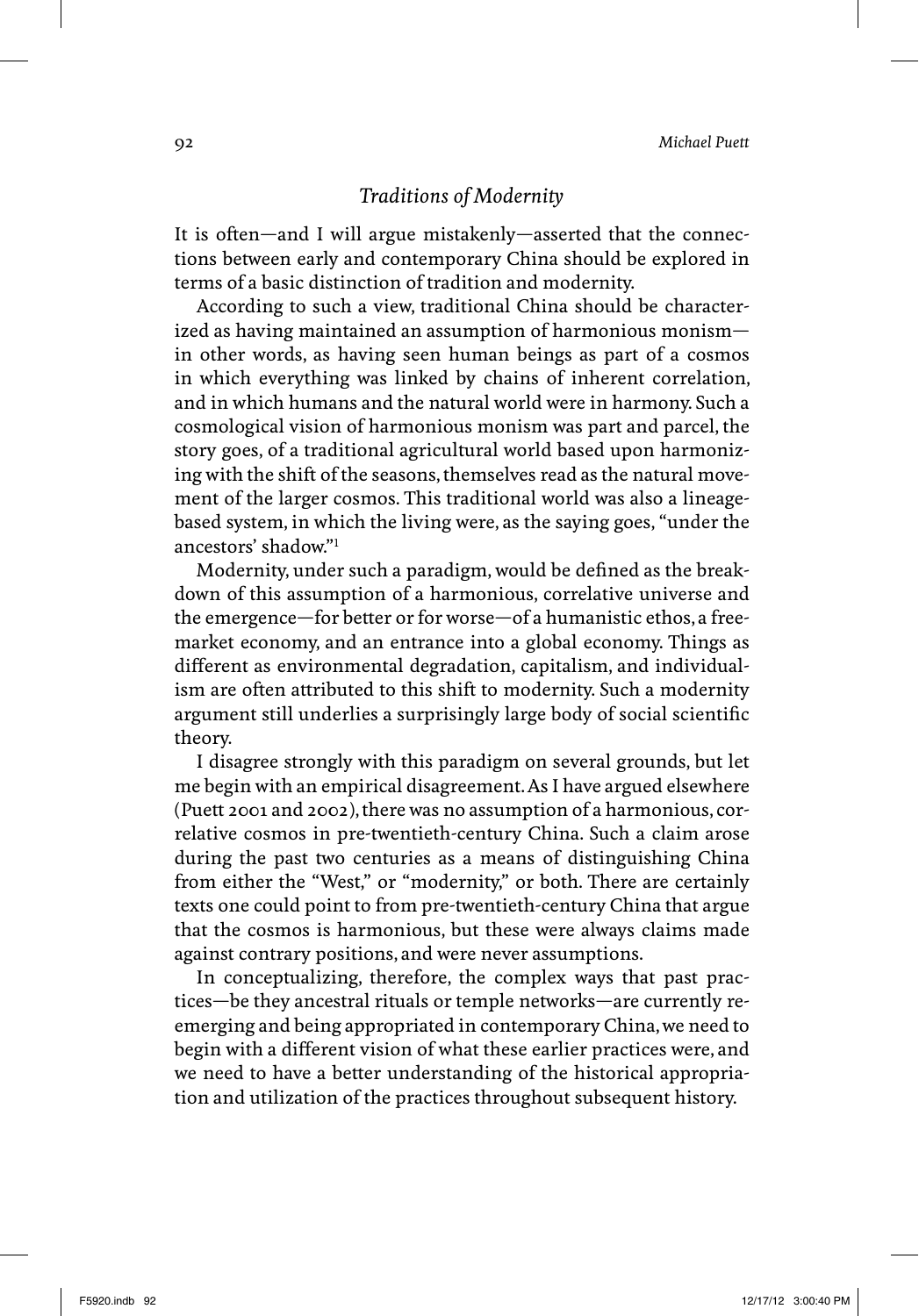#### *Domesticating Ghosts, Creating Gods*

To sketch an alternate view, let me begin with a seemingly odd place: ghosts. Ghosts (*gui*)-often, and equally accurately, translated as "demons"—are pervasive in China.2 The landscape in China, from as far back as our written sources go, is a haunted one, a world filled with ghosts.

In fact, ghosts are the natural result of every death: when someone dies, their energies are released and form highly dangerous ghosts, often seething in resentment at those still alive. Their fury is often directed particularly at their close relatives, and to a somewhat lesser extent at others with whom they had associations—those they knew while alive, or those involved in professions similar to those the deceased enjoyed while alive.

Ancestral rituals are an attempt to control these ghosts. One set of souls, associated with the personality of the deceased, is placed in a tomb. The tomb is filled with the objects that the deceased enjoyed while alive, and exhortations are given for the souls to remain there and leave the living alone.

The spirit of the deceased, on the other hand, floats to the heavens. The goal of the rituals for the spirit is to make it into an ancestor, to give it an ancestral tablet, and to place it within a lineage based upon its descent rank. This ancestor is then offered ancestral sacrifices at the proper time, in ranked order with the lineage of other ancestors. With the sacrifices come exhortations to the ancestors to act as ancestors, to support the living as their descendants—in other words, to give the living benefits instead of haunting them and throwing disaster upon them.

Parts of these ritual exhortations involve claims that what the descendants are planning to do is but a continuation of things the ancestors initiated. Such ritual exhortations are undoubtedly the origin of the view that in premodern China the living worked under the ancestors' shadows and saw themselves as simply followers of what the ancestors wished. But this is to take a ritual exhortation as a belief. The reason one makes such exhortations is that one is trying to convince the ghosts to act as ancestors, to see the living as descendants, and to see what the descendants want as a continuation of what the deceased had already begun. One is *making* the ancestors and *creating* such claims, not stating a belief.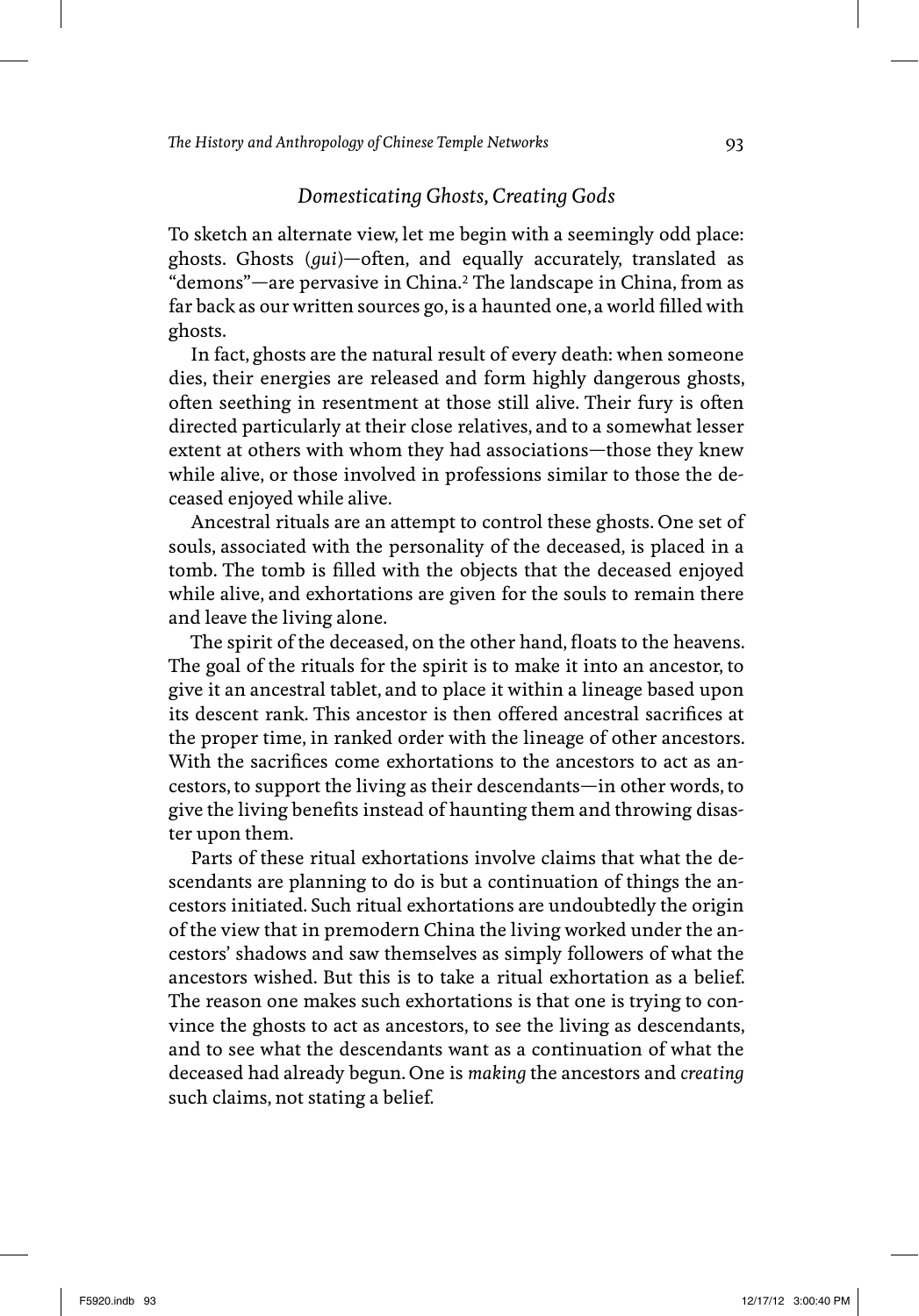But if the goal is to transform ghosts of one's relatives into ancestors, those ghosts who are not domesticated in this way will continue to feed upon the living. Such ghosts are frequently the product of bad deaths, or of people who have died without a family. In these cases, the ghost will often attack those associated with the way the deceased died, or those who are involved in the profession the deceased maintained in life. Sacrifices offered to try to domesticate a ghost of this type would come not from members of the family of the deceased but rather from those associated with the deceased's way of life (or death). To give one of the most famous examples in the anthropological literature, Mazu was a girl who drowned in the tenth century, and who as a ghost would therefore drag living humans to their deaths in the sea as well. Accordingly, it was primarily fishermen—those who had to go on the sea and thus face Mazu's attacks—who initially began sacrificing to Mazu to pacify her (J. Watson 1985).

If the ghost in question responds to the sacrifices, it can often be domesticated to become supportive of the living. Except in this case, the ghost is not domesticated into an ancestor; it is domesticated into a god. Whereas the number of potential supporters of an ancestorghost is limited to those who are members of the lineage in question, the number of potential supporters of a god is limited only by the perceived efficacy of the god in question. The larger the number of offerings given, the more likely the ghost would be to continue functioning as a beneficent god or goddess, and the more that god or goddess would be empowered and thus willing, the supporters hope, to use that power on behalf of the living who are making the offerings.

And in this way began the formation of temple networks. As a god or goddess came to be seen as efficacious, more people would start making offerings to it. Moreover, since the god would be associated with particular activities, others dealing with such an activity would be inclined to join in the worship. Once the worship of a particular god or goddess became widespread enough, in fact, one would *have* to join in order to gain the support of others within that profession. Thus, entire crafts and practices would become associated with a particular god or goddess-fishermen with Mazu, health practitioners with Baosheng Dadi (the deity name of the doctor Wu Tao, who died in the ninth century), and so forth (Schipper 1990).

There was thus an inherent tendency toward expansion in the worship of a particular god, both because more practitioners meant more empowerment and domestication of the ghost, and because a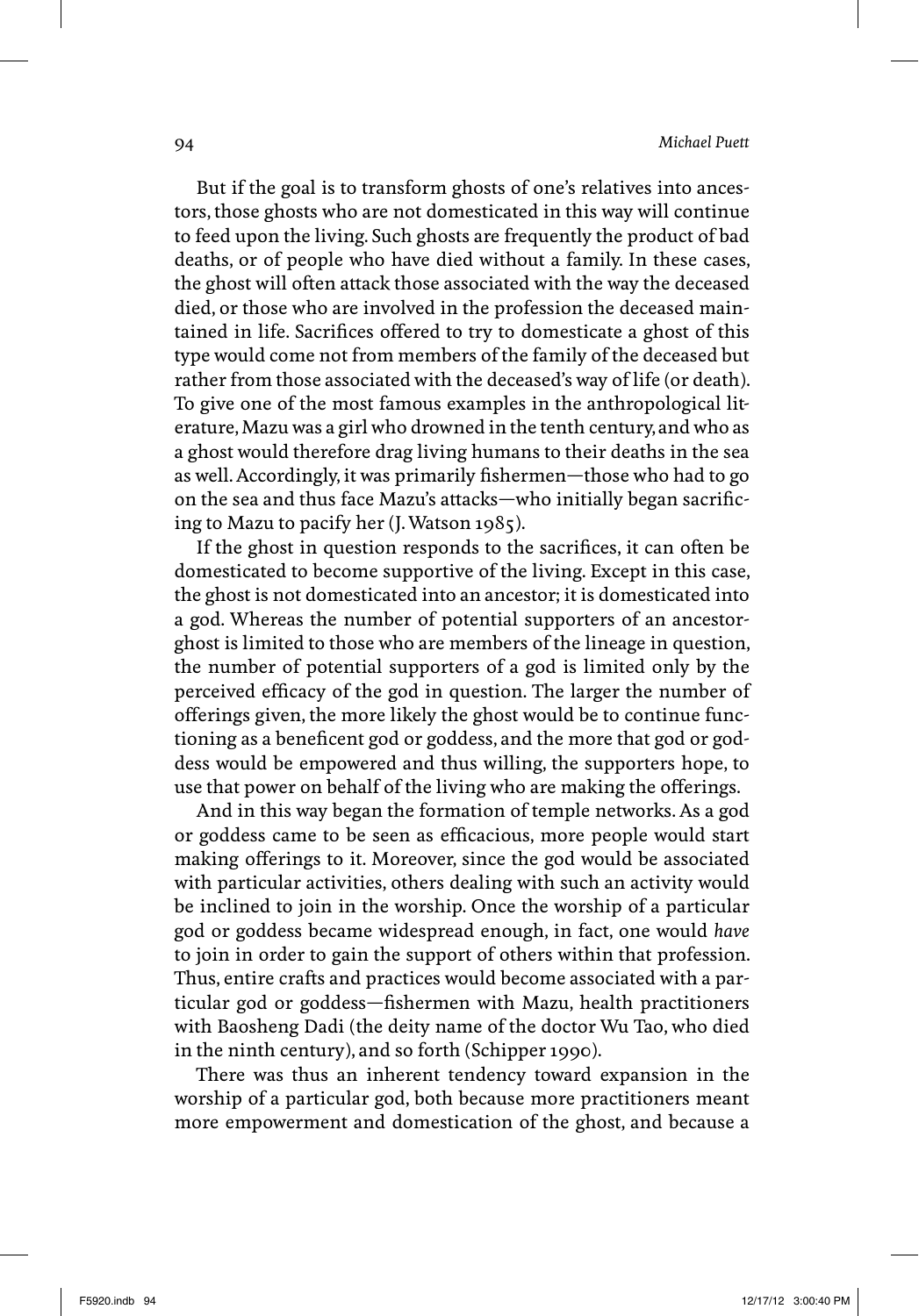deity with ever-growing power was a deity to whom more and more people would want to make offerings. Rituals thus developed to allow such expansion. Through a *fenxiang* (cutting of the incense) ritual, the ashes used to worship a deity in one temple would be taken to create an altar of worship in a new temple, and the temples would thus be linked in their common support of a particular deity (Schipper 1990). This could go on and on, with the creation of new temples endlessly. Indeed, the network of temples could become so powerful that the networks themselves would fund the creation of yet new temples in other areas.

As Kristofer Schipper has argued,

[T]he great vital and creative forces of exceptional living creatures (animals, humans, or demons) once captured, recovered, and directed towards the good—that is, towards life—will continue to expand indefinitely. Worship—perfect ritual action constantly renewed—contributes to the spiritual power of the gods which in turn results in the spread of their glory and influence. In the beginning, the worship of these demon spirits is primarily propitiatory and purely local. But a minor demon can, through the liturgy of the people, become a great god, a patron saint, a protector of a region or of an entire nation, an archangel, an emperor of Heaven. (Schipper 1993, 42)

Over the past several centuries, the result of this process was the spreading of temple networks throughout China and much of Asia. In many areas, the networks became so powerful that they would run much of local society, including schools, the building of infrastructure, and so forth. In southeastern China, the networks emanating from Fujian ultimately spread throughout Southeast Asia and Indonesia and became the basis of enormous trade networks throughout the South China Sea.3

#### *An Economy of Gods and Goods*

A full recounting of the history of these lineages and of these temple networks in late imperial China is beyond the scope of this essay.<sup>4</sup> Suffice it to say, however, that, as such figures as Kristofer Schipper  $(1977, 198)$ 1990), Hugh Clark (1991), and Yuan Bingling (2000) have brilliantly demonstrated, entire economies formed around these networks, and much of the huge Chinese diaspora was based in the temple networks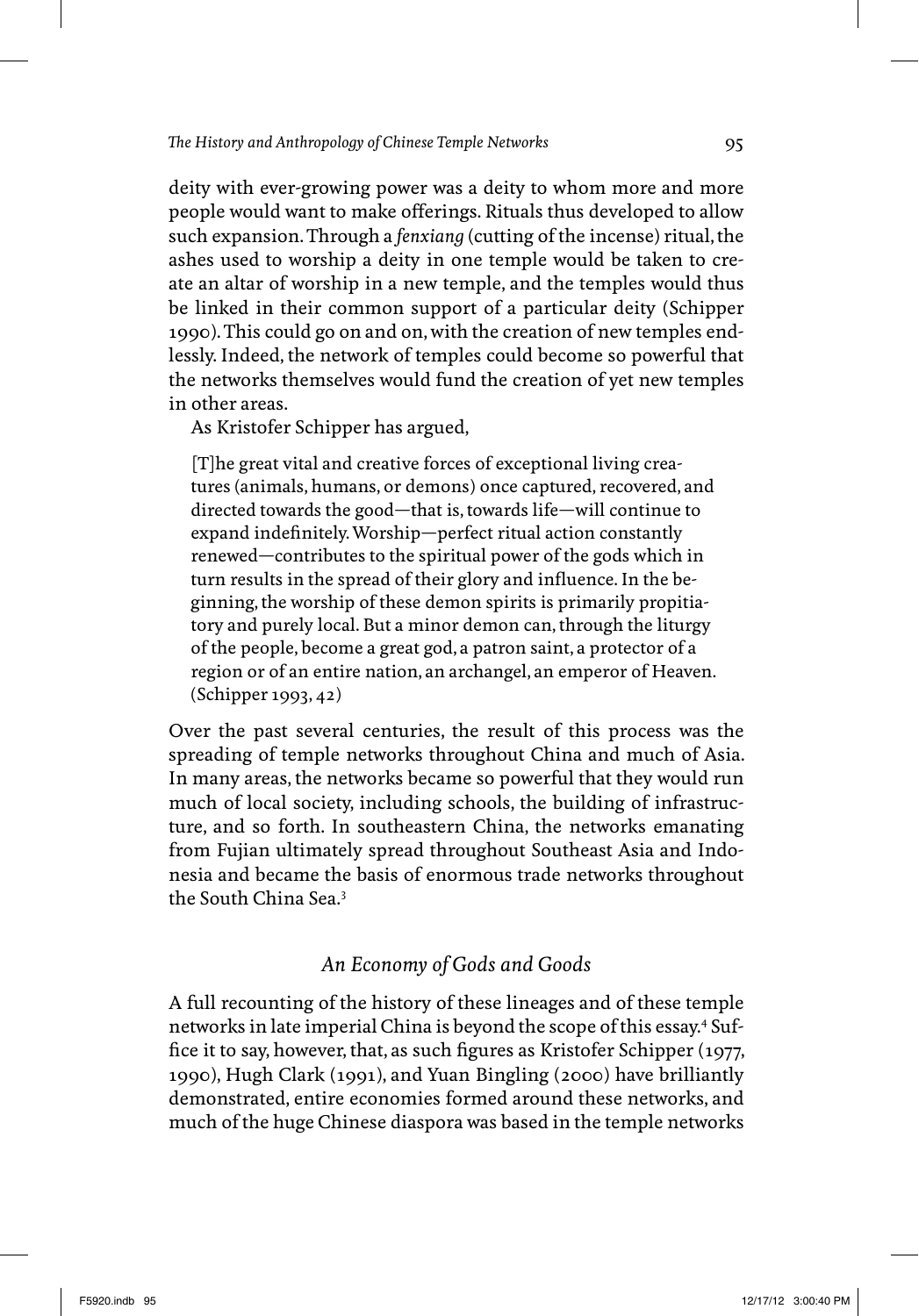as well (see, most recently, Kuhn 2008). The networks that spread throughout Southeast Asia were in many ways an equivalent to the Hadrami networks recently studied by Engseng Ho (2006) and the Manangi trade networks studied by Prista Ratanapruck (2008), and they formed a crucial part of the vast Eurasian trade network prior to the imperial expansion of the Western European states.Given their tremendous strength and economic force, it is not surprising that these networks always maintained a complex relationship with the state. In late imperial China, the state would constantly try to promote the gods into its own bureaucracy as a means of appropriating both the gods and their networks, an appropriation that was frequently resisted at the local level (J. Watson 1985; Duara 1988; Szonyi 1997).<sup>5</sup>

More recently, when European powers started moving into the region, the explicit goal was to control the economy of East and Southeast Asia through a colonial structure. The networks came under direct attack at this point. Then, in the twentieth century, successive attempts at dramatic state centralization in mainland China itself, under a call for "modernization," led to recurrent efforts to destroy the temple networks (Schipper 1990; Goossaert 2000).<sup>6</sup>

So how should we understand all of this? Before discussing the further implications of these temple networks, a theoretical interlude may be in order.

#### *Domesticating the World*

I began this discussion with ghosts, and it is to ghosts that I now return.

As we have seen, it is human rituals that transform ghosts into ancestors or gods. Such a statement might at first glance appear to be the product of an anthropological thinking based a bit too much on Durkheim and Girard, overly committed to the view that it is ritual that creates deities. In particular, it may appear to be an overly modernist reading, based upon unmasking the beliefs of traditional societies: in the case at hand, human action is posited as creating the gods who are then claimed to rule society. The problem with such a formulation, of course, is that it fails to take into account the indigenous belief system within which such rituals are understood.

But, in fact, the view laid out here is found explicitly in indigenous formulations, and in a form that is quite different from anything one would find in contemporary Western theory. Indeed, the pri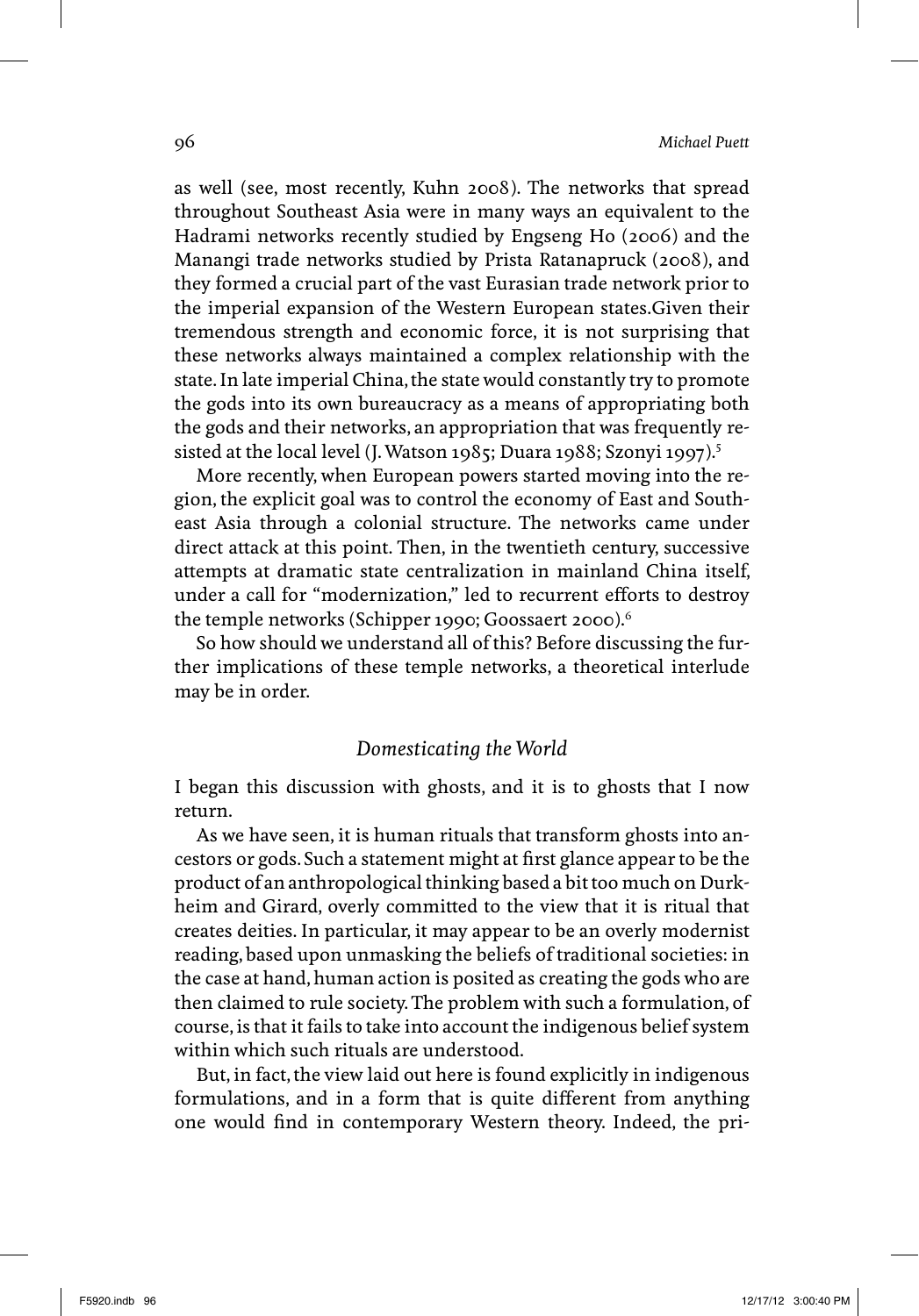mary ritual classic from China—the *Book of Rites*—argues precisely this position (Puett 2005 and 2008). The world in its natural state is fragmented and discontinuous, and dominated by highly dangerous ghosts. Humans thus created rituals to transform these ghosts into ancestors and gods. These ghosts and ancestors would in turn be used as mediators in a larger effort to domesticate the entire world: by taking pieces of what were deceased humans and transforming them into ancestors, families would be able to link themselves to these remains and create lineages, and by taking remains of other deceased humans and transforming them into gods, links could be made to other, unrelated groups. By creating these descent lineages into the past and these temple networks across spatial boundaries, humans would be able to form the groups necessary to domesticate the past and domesticate the natural world. What was once a fragmented world is thus transformed into a unified, harmonious system, in which gods and ancestors serve as the mediators linking humans to each other and to the rest of the natural world.<sup>7</sup> (The numerous statements in modernist writings that see a monistic, harmonious cosmos as having been an assumption in premodern China come from taking the desired results of such human action—namely, the creation of a full cosmos in which everything would be linked through the domesticating acts of humans—as a starting assumption.)

Far from living under the ancestors' shadow, the vision here is one in which the ancestors and gods are creations of the living, made in order to forge links to the constructed past and to forge vertical and horizontal links to the rest of the world in the present.<sup>8</sup>

#### *Overcoming Discontinuity*

But if these are the indigenous formulations, how can they be brought into a general anthropology?

Michael Scott (2007), building upon the work of Claude Lévi-Strauss (1966, 224-25) and Marshall Sahlins (1985), has made a distinction between ontologies based upon continuity and those based upon discontinuity.

For an ontology of continuity, the problem is seen to be one of asserting discontinuity. Many cosmologies are based upon such a claim of continuity, but I would here like to focus on the fact that much of contemporary theory is based upon continuity arguments of this kind. Indeed, all modernity arguments, which posit a traditional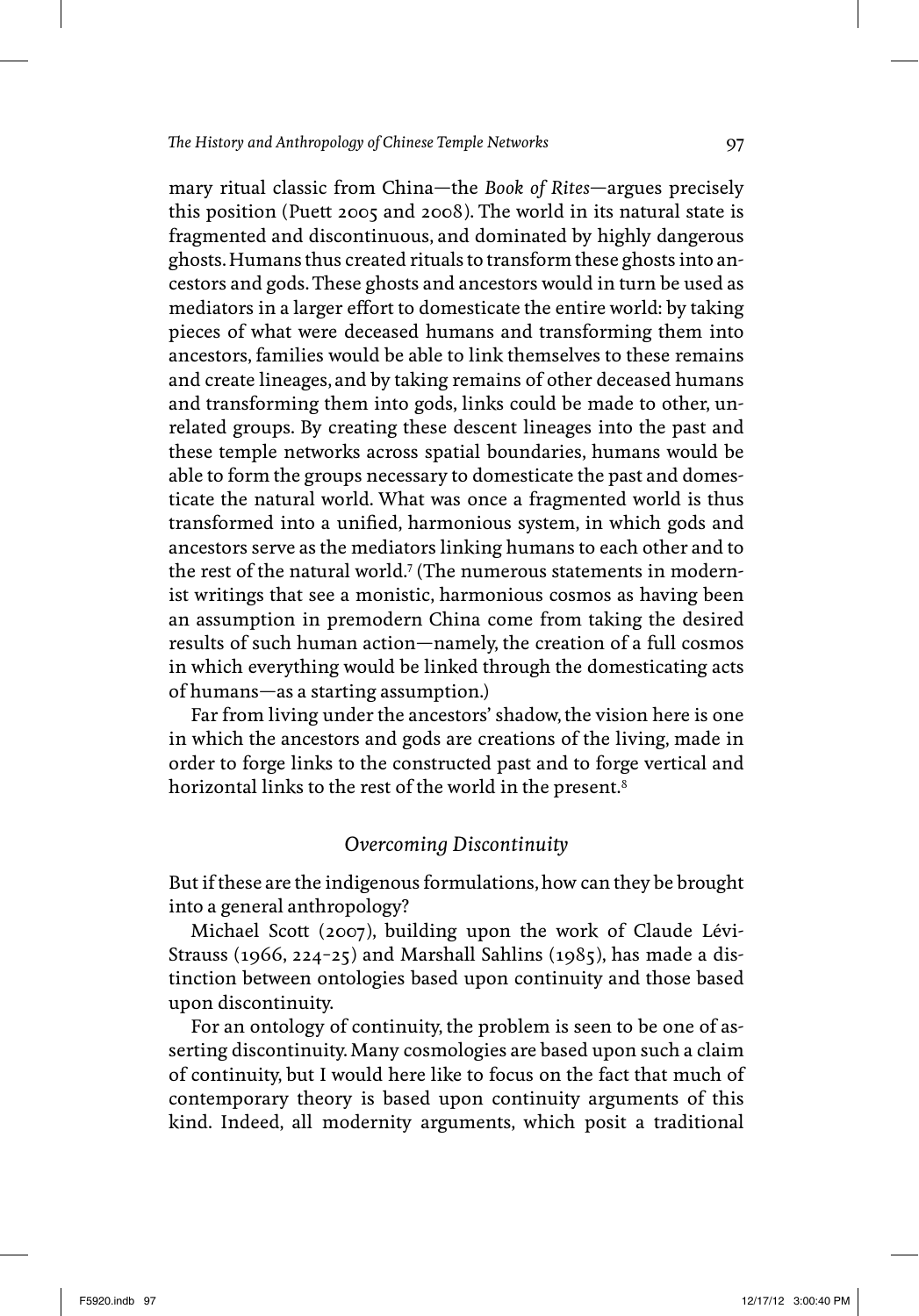worldview of cosmic order and a traditional society of controlling lineage structures, from which a modern world with its celebrated assertions of individualism and free will is breaking, are based upon such a vision.

Ontologies of discontinuity, on the other hand, are those that see the fundamental problem as being one of creating links to connect what is perceived to be an overly fragmented, discontinuous world. As Scott correctly points out, such ontologies are under-explored and under-theorized in the anthropological literature.

The ontologies from China under consideration here are clearly based upon discontinuity: the world is fragmented and fractured, and filled with capricious ghosts. Within such a cosmology, the goal is to work endlessly to create continuity—to make connections, to form networks, and to domesticate the world such that these networks grow, flourish, and expand.

Stanley Tambiah has noted a comparable type of discontinuity vision in Trobriand thought:

The structuralist view is that since the world out there is in flux and a continuous process, man in his cultural garb imposed on this flux a classificatory grid which introduces discontinuities; the intervals or spaces that divide the categories then become ambiguous, sacred, and tabooed. I wish to suggest a classificatory perspective that accords with Trobriand mental dispositions and proclivities; it gives the structuralist formulation a new twist. It is my sense that Trobriand thought actually operates on and manipulates the classificatory system in such a way that categories already separated are then collapsed or brought into conjunction so that these meeting points are viewed in themselves as, or as sites for, heightened manifestation, extraordinary events, and highly charged "excessive" acts. (1985c, 313–14)

As Tambiah correctly points out, much of structuralist thought has been based upon a continuity vision: the world is continuous, and humans impose discontinuity upon it. But, Tambiah argues, if we take Trobriand thought seriously, we see a vision in which the key is to take a discontinuous series and bring the phenomena that comprise it into conjunction.

In China, one finds entire social practices based upon a comparable cosmological vision, as well as an extraordinary body of ritual theory focused on the implications of such a cosmology. One of the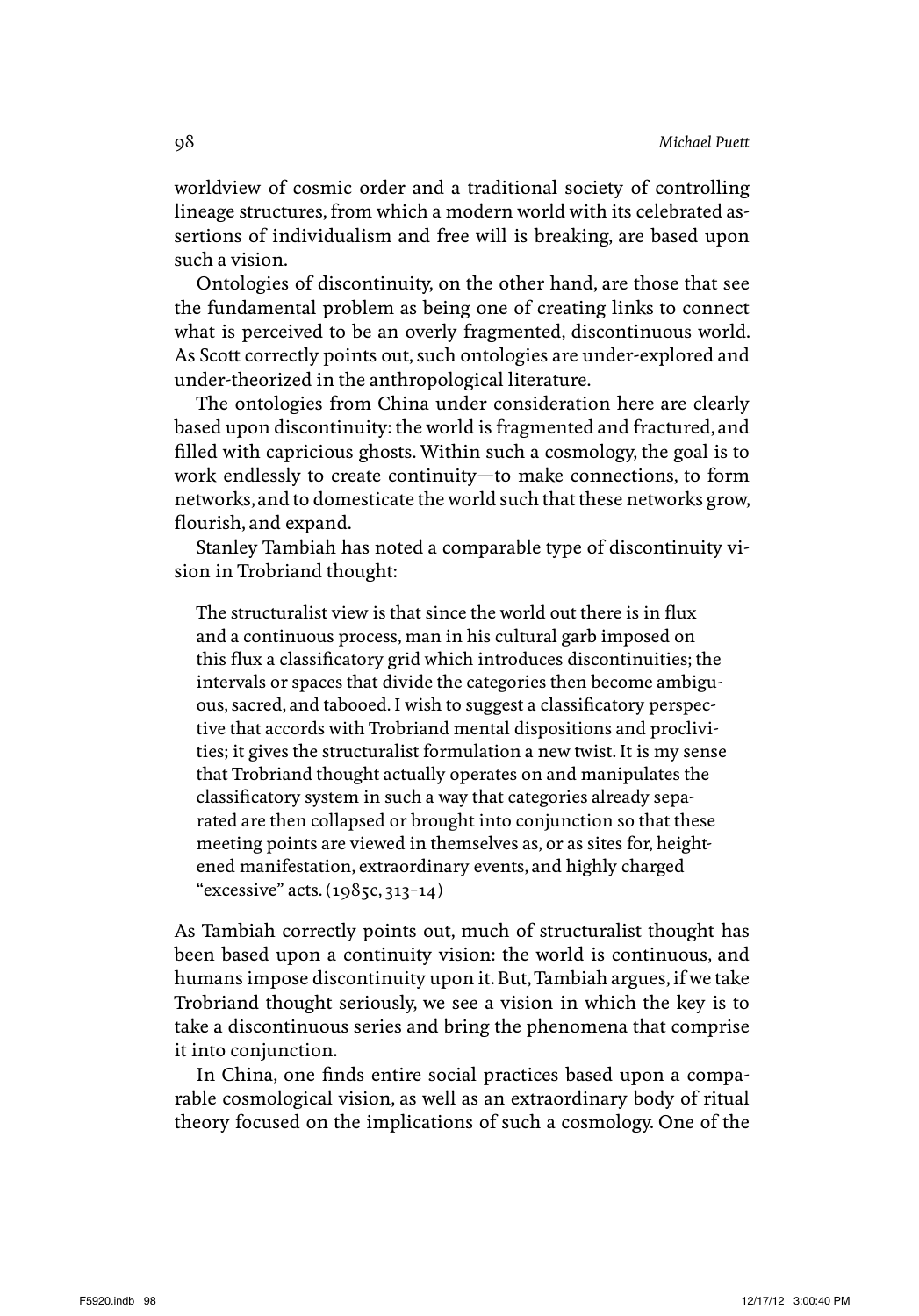reasons we have missed this is that by reading China according to a tradition/modernity paradigm, we have blinded ourselves to a fascinating body of thought.

#### *Resurgence*

But the problem is not simply that we have failed to deal with a body of indigenous theory that can help explain a fascinating side of earlier Chinese economic history. For recently there has been a tremendous resurgence of the temple networks in southeastern China. As Kenneth Dean has demonstrated beautifully in a number of groundbreaking works on Fujian (1995, 1998, 2003, 2006; see also Lagerwey 2001), the networks are once again beginning to take a leadership role in the running of local society and the development of local economies. Much of the funding for the restoration of the temples and the re-creation of temples' activities in the region came initially from the old *fenxiang* networks. Recently, for example, the Ciji Gong temple, a major node in the huge Baosheng Dadi network, has been rebuilt, with significant support from the *fenxiang* network outside of China. And this has long been the case in Taiwan, where the networks have been thriving for decades (see in particular Sangren 1984 and 1987, Weller 1987, and Chipman 2007).

The full implications of this resurgence will only become clear over the next few decades, but even a quick discussion of some of the possibilities will give hints of issues to consider. The growing significance of the networks for the running of local societies and economies in China has tremendous political implications for the future of entire regions of the People's Republic of China; the rebuilding of the network lines between the southeast coast and Taiwan has obvious and very significant implications for relations between China and Taiwan; the regrowth of the networks among the large diasporic populations in Southeast Asia and southeast China has potentially significant transnational implications; and the resurgence of the trade networks throughout Southeast Asia has tremendous economic implications for the entire region.

All of these developments, meanwhile, are occurring completely out of sight of virtually the entire spectrum of the social sciences apart from anthropology. When economists, for example, look at the economy of China, they do so almost entirely from a modernist paradigm of seeing a China breaking from its traditional, agrarian econ-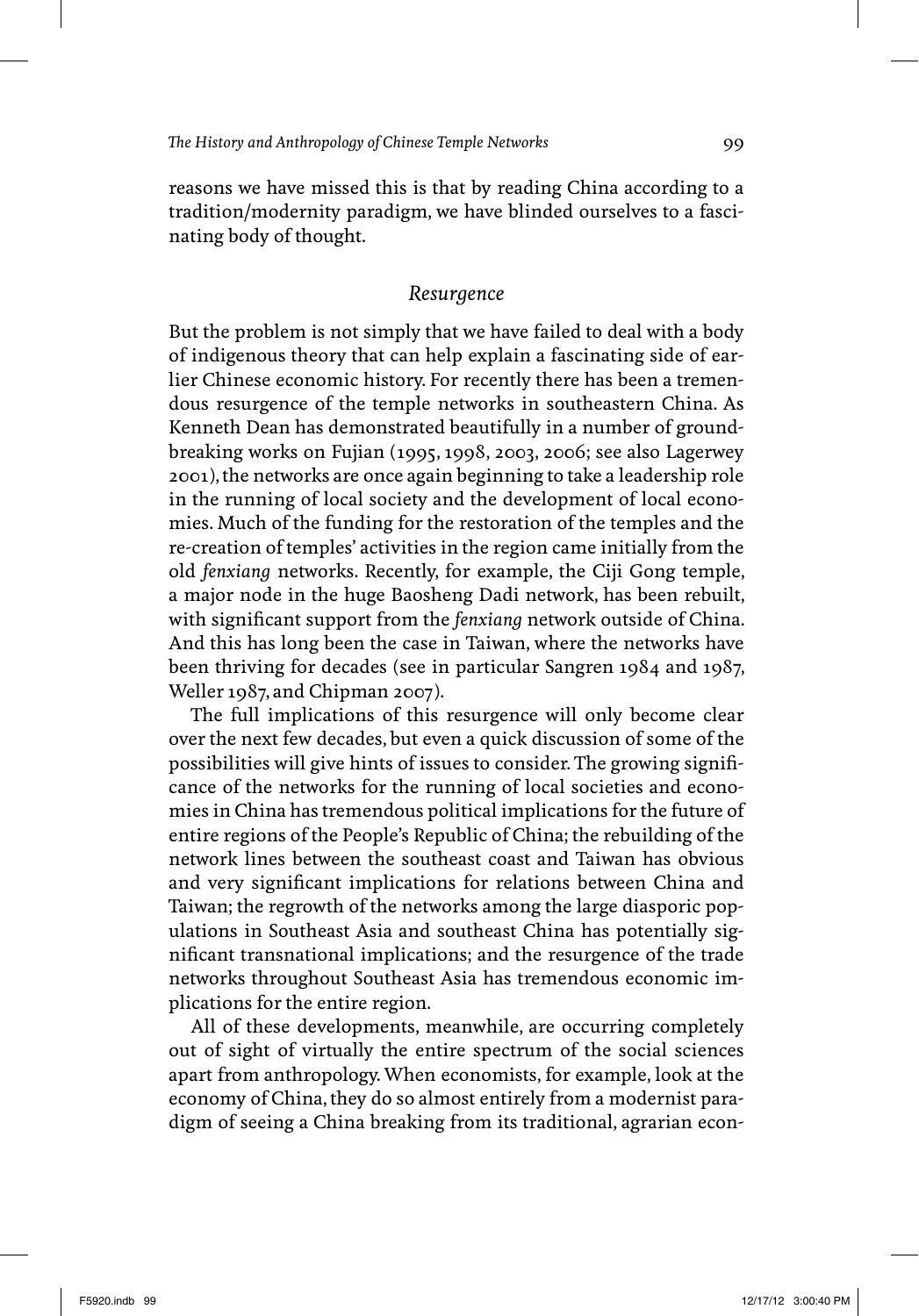omy of the past and allowing rational individualism and free-market capitalism to emerge. They thus focus exclusively on things like the national GDP, the Shanghai stock market, the number of companies being privatized from the state, and so forth.

Such a paradigm not only misconstrues the economy and society of so-called premodern China, it also misses a very significant aspect of the resurgence of these older economic patterns. To account for what is developing, we will need very different economic models. And, in the case at hand, we actually have an extraordinarily rich indigenous body of theory from China that has barely been mined at all.

#### The Anthropology of History

In his articles "Cosmologies of Capitalism" (1988) and "The Sadness of Sweetness; or, The Native Anthropology of Western Cosmology" (1996), Marshall Sahlins has argued that capitalism is itself a cosmology, and that different cultures, with different cosmologies, have played a crucial role in the workings of the global system. Although Sahlins was focusing his discussion on the capitalist system as it emerged in the nineteenth century, his point can be enlarged to discuss both earlier and later periods as well.

Such arguments have not had much influence outside of anthropology, but I suspect that will change dramatically as non-Western economies once again become more and more dominant in the world. Much of contemporary theories of modernity will have to be rethought as these very different economies and cosmologies continue to emerge—many of which are based upon appropriations of very old economies and cosmologies that bear little resemblance to a so-called traditional order over which capitalism and individualism were supposedly triumphing. Suddenly, both the past and future will look very different.

An anthropology worthy of its name is one that will take non-Western theories of the self, ritual, statecraft, and economy seriously and allow them to help us question the Western narratives and frameworks that are still too often taken for granted.<sup>9</sup> Such an anthropology will also be fully historical, looking in detail at long-term patterns in history that force us rethink our modernity frameworks.

This is a vision of anthropology that has long been espoused by Stanley Tambiah. Let us hope that the rest of us will finally start catching up to the vision he began laying out decades ago.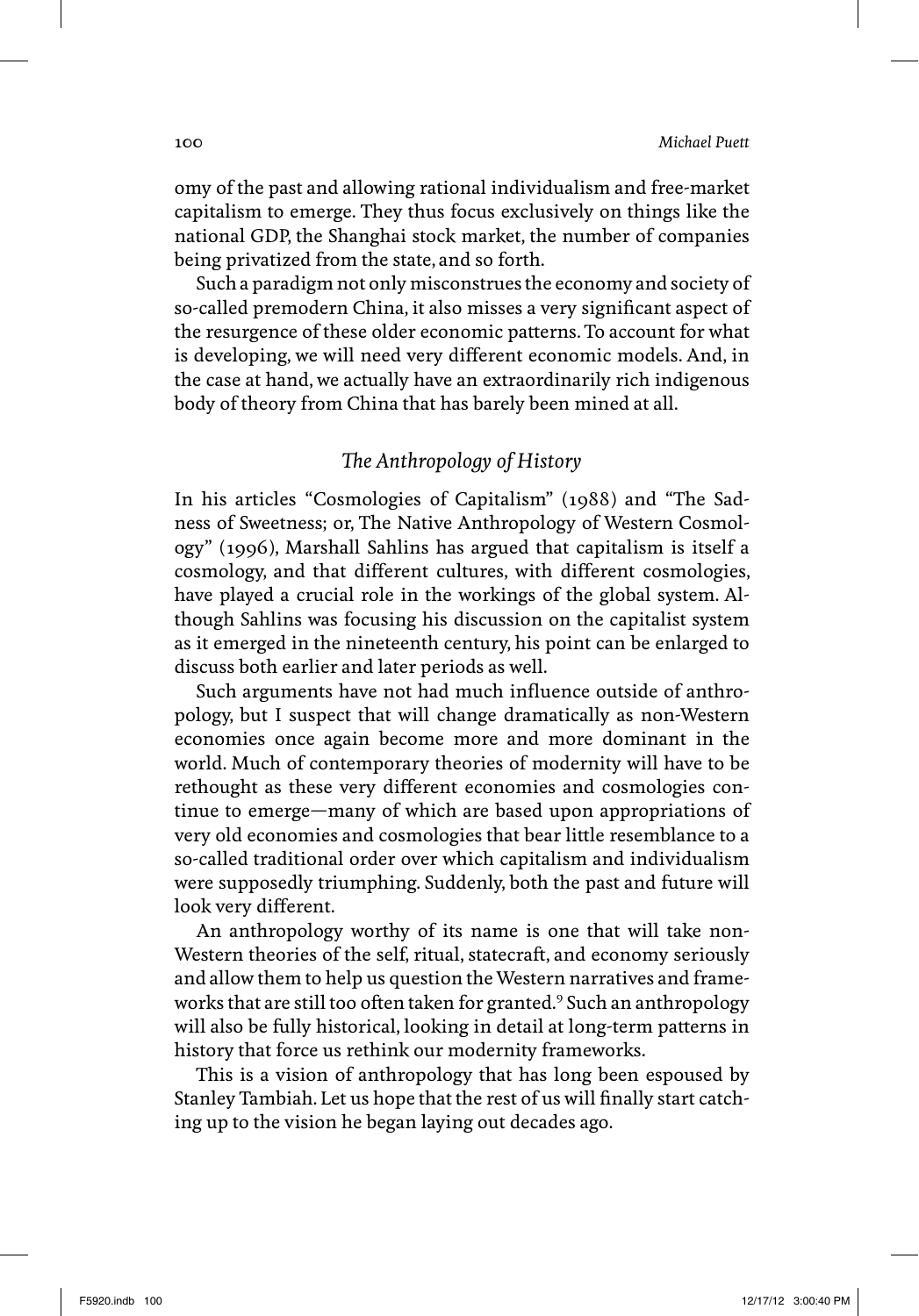example the Triple Gem: the Buddha, as the source of sacred words; the Dhamma, as the (perceived) true words of the Buddha as inscribed or transmitted in written or oral form; and the Sangha, as the most appropriate agent for the recitation of these sacred words (1968, 183).

#### a muslim king and his buddhist subjects: religion, power, and identity at the periphery of the thai state *Irving Chan Johnson*

 1. In his dissertation, Roger Kershaw (1969) noted that Kelantanese Thais were already displaying pictures of the Thai royal family in their homes and temples in the 1960s. These images were either purchased in Thailand during trips across the border or via itinerant traders at temple fairs or during house-to-house visits. Some pictures were taken from colorful calendars printed by temples and commercial establishments such as banks and businesses. On the cult of the Thai kingly image see Peleggi (2002).

 2. In the Kelantanese Thai dialect, young monks who have yet to become temple abbots (*than*) are addressed by the honorific *khun*.

 3. Kelantan, like most of Malaysia, still maintains its historic Malay ruling house. The sultan, despite his ritually exalted position, does not hold obvious political clout and is not involved in the day-to-day administration of the state.

#### economies of ghosts, gods, and goods: the history and anthropology of chinese temple networks *Michael Puett*

 1. The phrase comes from Hsu 1967. Otherwise-brilliant ethnographies of the self in contemporary China will occasionally fall into this paradigm as well when they contrast a modern self with a stereotypical, traditional vision of the self as residing under the ancestors' shadow. In fact, much of what we are discovering in ethnography resonates in very intriguing ways with earlier visions of the self.

 2. For full discussions of the interplay of ghosts, ancestors, and gods in China, see Jordan 1972; A. Wolf 1974; Harrel 1974; Ahern 1973; J. Watson 1988; Weller 1987; Sangren 1987; Schipper 1993; Yu 1987; Seidel 1982, 1987; Brashier 1996; Keightley 2004; and von Glahn 2004. My summary here draws on the work of all of these scholars.

 3. Schipper 1970, 1990; Goossaert 2000; Katz 1995; Guo 2003, 2005; Naquin 2000; Feuchtwang 1977; Faure and Siu 2003; and Skinner 1959, 1985.

 4. For lineage construction in late imperial China, see Szonyi 2002, Faure 2007, and Brook 1989.